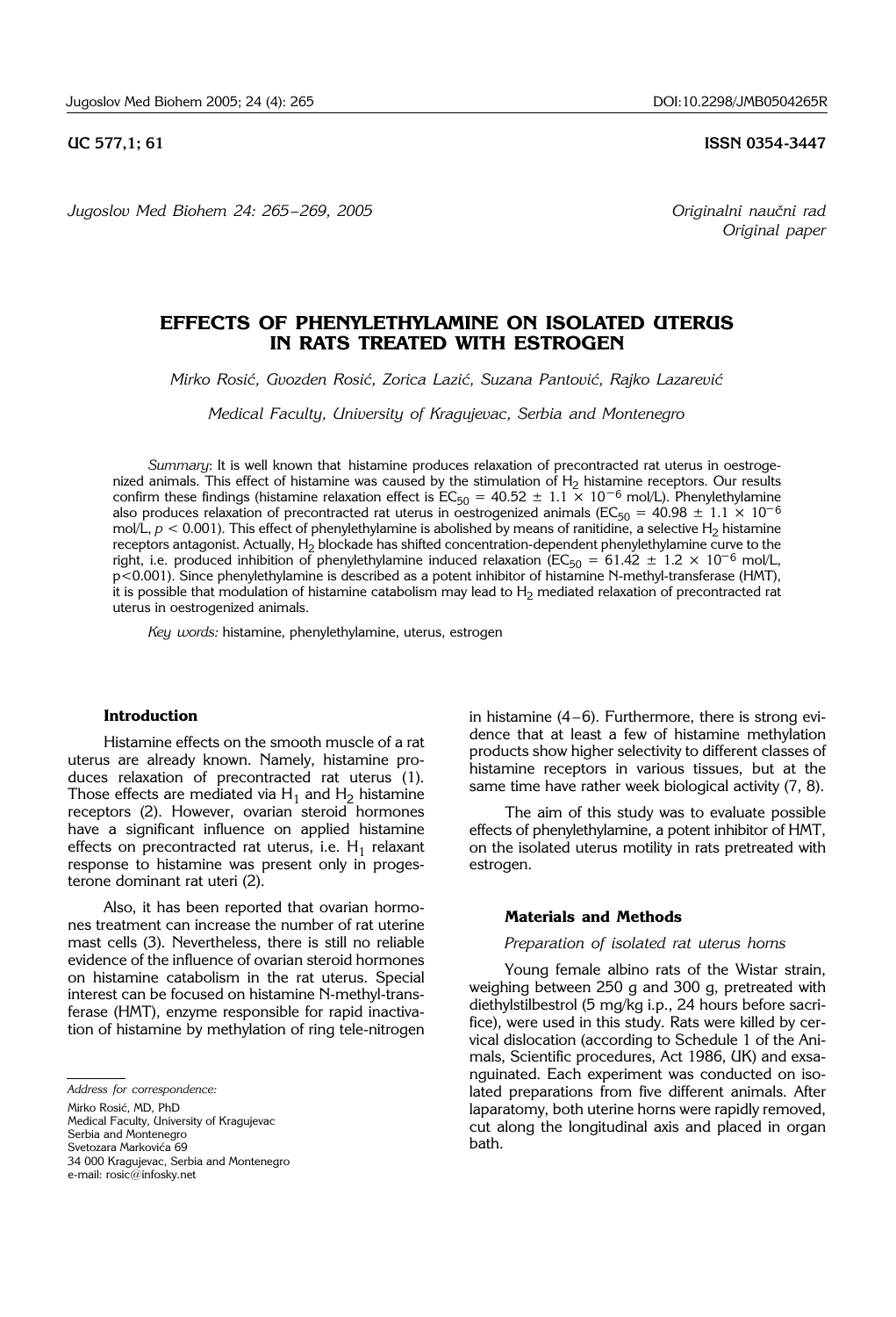## *Experimental design*

Each isolated preparation was mounted in the 10 mL organ bath with constant flow (5 mL/min) of De Jalon's solution (NaCl 154 mmol/L, KCl 5.6 mmol/L,  $CaCl<sub>2</sub>$  0.4 mmol/L,  $KH<sub>2</sub>PO<sub>4</sub>$  1.18 mmol/L, NaHCO<sub>3</sub> 5.95 and glucose 2.5 mmol/L) maintained at  $31\pm1$  °C to avoid spontaneous contractions. The bath was aerated continuously with  $95\%$  O<sub>2</sub> and  $5\%$  CO<sub>2</sub>. One end of the isolated uterine horn was fixed to the organ bath, and the other was fixed to a force-displacement transducer (IT-1 sensor, EMKA Technologies) coupled with tension amplifier and chart recorder.

All preparations were loaded with 1 g weight and allowed to equilibrate 30 minutes. At the end of the equilibration period a submaximal plateau contraction of preparation was obtained by adding KCl (60 mmol/L).

The first set of experiments consisted of recording the uterine horn preparations (precontracted with KCl) responses to histamine (1, 2.6, 26, 260  $\times$  $10^{-6}$  and  $2.6 \times 10^{-3}$  mol/L, 2 minute each concentration) in animals pretreated with diethylstilbestrol, as well as uterine response to same doses of histamine in the presence of  $S(+)$ -chlorpheniramine (permanent perfusion for 5 minutes before agonist use and during agonist's action, with final concentration of  $5 \times 10^{-7}$  mol/L) or ranitidine (permanent perfusion for 5 minutes before agonist use and during agonist's action, with final concentration of  $1 \times 10^{-6}$ mol/L). The second set of experiments consisted of recording the uterine horn preparations (precontracted with KCl) responses to phenylethylamine (13, 26, 52, 80 and  $130 \times 10^{-6}$  mol/L, 2 minute each concentration) in animals pretreated with diethylstilbestrol, as well as uterine response to same doses of phenylethylamine in the presence of  $S(+)$ -chlorpheniramine (permanent perfusion for 5 minutes before agonist use and during agonist's action, with final concentration of  $5 \times 10^{-7}$  mol/L) or ranitidine (permanent perfusion for 5 minutes before agonist use and during agonist's action, with final concentration of  $1 \times 10^{-6}$  mol/L). Next concentration of histamine or phenylethylamine on the same preparation was applied only after a period of 15 min. All drugs were applied to organ bath using micro infusion pump with constant flow of  $125 \mu L/min$ .

Relaxant responses were measured as changes in isometric tension and converted into a percentage of the reference maximum relaxations for each group of experiments.

#### *Chemicals*

Drugs used in these experiments were histamine dihydrochloride, ranitidine hydrochloride, diethylstilbestrol, (Sigma Chemical Co, USA), S(+)-chlorpheniramine maleate (RBI, USA), phenylethylamine (Calbiochem, GB) and KCl (Zorka Sabac, Serbia).

The drugs were prepared on the day of experiment in NaCl 154 mmol/L (Zorka Šabac, Serbia). Concentrations reported are expressed as final concentrations within the organ bath.

## *Statistical analysis*

Each concentration was assayed on isolated preparatus from five different animals. Concentration-response curves were constructed using linear regression according to least-squares analysis (9, 10). Effective concentration of agonists that produced 50% of maximal response and response duration ( $EC_{50}$ ) was calculated for each agonist together with its confidence limits (1.96  $\times$  standard error). The Student *t* test was used for the comparison of maximal responses (expressed as mean  $\pm$  SEM) for groups 1 and 2. The results were considered statistically significant when  $p \leq 0.05$ .

# **Results**

# *The effects of histamine on the isolated uterus horns from oestrogenised rats*

Histamine ( $1 \times 10^{-6}$  mol/L to  $2.6 \times 10^{-3}$  mol/L) produced concentration-dependent relaxation of isolated uterus horns (precontracted with KCl) from oestrogenized rats ( $EC_{50} = 40.52 \pm 1.1 \times 10^{-6}$  mol/L,  $p < 0.001$ ). S(+)-chlorpheniramine (5  $\times$  10<sup>-7</sup> mol/L),  $H_1$  receptors antagonist, did not affect isolated uterus response to histamine (EC<sub>50</sub> = 39.41  $\pm$  1.3  $\times$  10<sup>-6</sup> mol/L). Ranitidine  $(1 \times 10^{-6} \text{ mol/L})$ , H<sub>2</sub> receptors antagonist, shifted concentration-dependent relaxation curve of histamine to the right ( $EC_{50} = 130.41 \pm$  $1.5 \times 10^{-6}$  mol/L,  $p < 0.001$ ) (*Figure 1*).





of histamine to the right.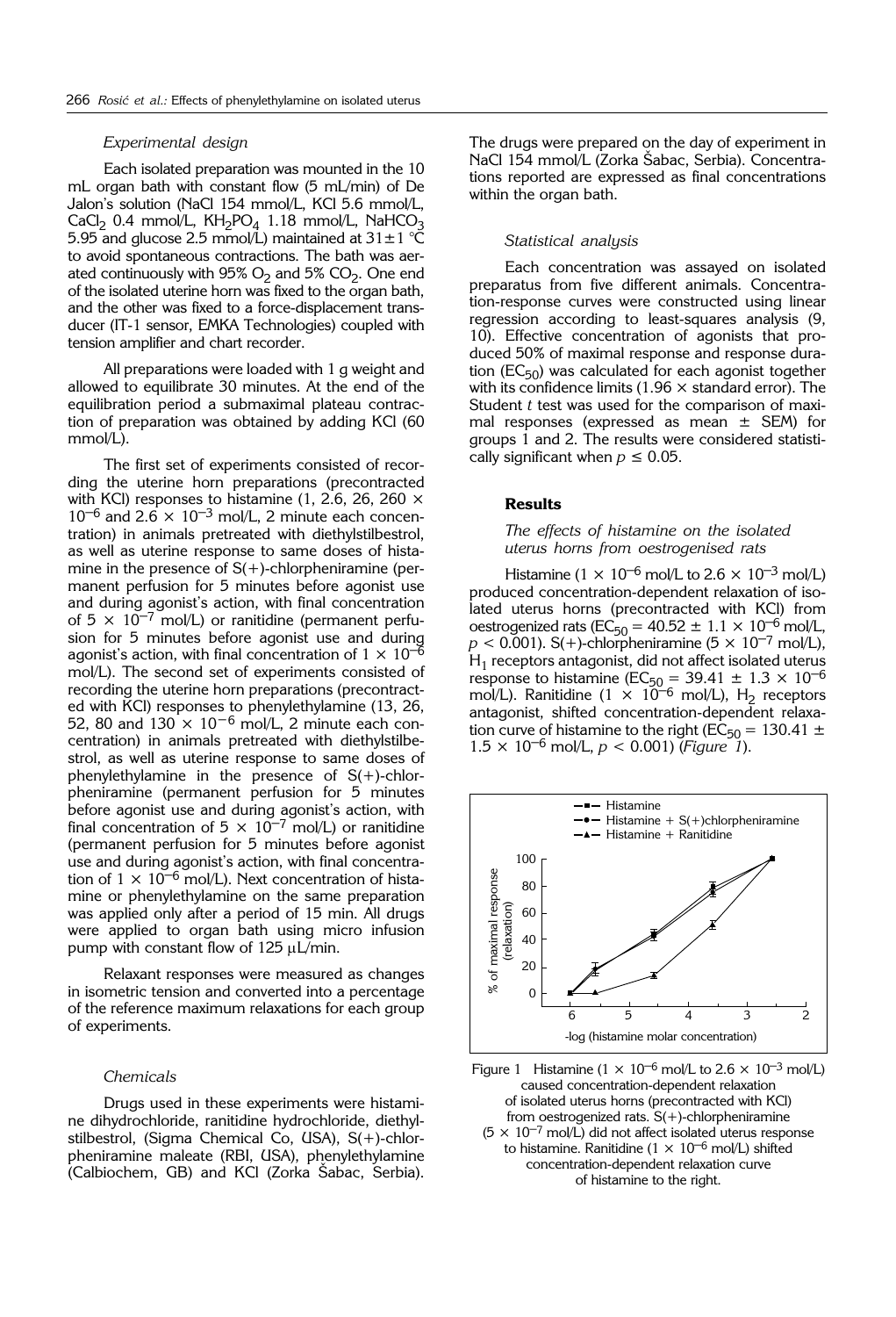# *The effects of phenylethylamine on the isolated uterus horns from oestrogenised rats*

Phenylethylamine (13  $\times$  10<sup>-6</sup> mol/L to 130  $\times$ 10<sup>-6</sup> mol/L) produced concentration-dependent relaxation of isolated uterus horns (precontracted with KCl) from oestrogenized rats (EC<sub>50</sub> = 40.98  $\pm$  $1.1 \times 10^{-6}$  mol/L,  $p < 0.001$ ). S(+)-chlorpheniramine (5  $\times$  10<sup>-7</sup> mol/L), H<sub>1</sub> receptors antagonist, did not affect isolated uterus response to phenylethylamine in oestrogenized rats ( $\overline{EC}_{50} = 38.89 \pm 1.1 \times$  $10^{-6}$  mol/L). On the other hand, ranitidine ( $1 \times 10^{-6}$ mol/L),  $H_2$  receptors antagonist, has shifted concentration-dependent relaxation curve of phenylethylamine to the right (EC<sub>50</sub> = 61.42  $\pm$  1.2  $\times$  10<sup>-6</sup> mol/L, *p* < 0.001) (*Figure 2*).



Figure 2 Phenylethylamine ( $13 \times 10^{-6}$  mol/L to  $130 \times 10^{-6}$  mol/L) produced concentration--dependent relaxation of isolated uterus horns (precontracted with KCl) from oestrogenized rats.  $S(+)$ -chlorpheniramine (5  $\times$  10<sup>-7</sup> mol/L) did not affect isolated uterus response to phenylethylamine in oestrogenized rats. Ranitidine  $(1 \times 10^{-6} \text{ mol/L})$ shifted concentration-dependent relaxation curve of phenylethylamine to the right.

In the presence of the highest concentration of phenylethylamine, oestrogenised isolated rat uterus horns showed maximal relaxation (16.83  $\pm$  6.12% of KCl-induced contraction) (*Figure 3*).

The maximal relaxation (60.57  $\pm$  3.55% of KClinduced contraction) in this experimental group was reached with the highest concentration of histamine (*Figure 3*).

## **Discussion**

Our results show that histamine induced relaxation of isolated precontracted rat uterus in animals treated with estrogen. The relaxation effect of histamine is concentration-dependent ( $EC_{50} = 40.52 \pm$  $1.1 \times 10^{-6}$  mol/L).

In animals treated with estrogen, histamine induced relaxation is mediated only via  $H_2$  histamine receptors because  $H_1$  antagonist failed to prevent this effect (EC<sub>50</sub> = 40.52 ± 1.1 × 10<sup>-6</sup> mol/L vs. EC<sub>50</sub> = 39.41  $\pm$  1.3  $\times$  10<sup>-6</sup> mol/L with H<sub>1</sub> blockade,  $p >$ 0.05). The histamine-induced relaxation of rat uterus in animals treated with estrogen is prevented by  $H_2$ histamine antagonist ( $EC_{50} = 40.52 \pm 1.1 \times 10^{-6}$ mol/L vs.  $EC_{50} = 130.41 \pm 1.5 \times 10^{-6}$  mol/L with H<sub>2</sub> blockade,  $p < 0.001$ ).

Effects of histamine on isolated rat uterus (precontracted with KCl) have already been described (1, 2). Our results indicate that histamine produces relaxation of KCl-precontracted isolated rat uterus via stimulation of  $H_2$  histamine receptors. This is in accordance with similar published results (2, 8) supporting the conclusion that histamine produces  $H<sub>2</sub>$ relaxation of KCl-precontracted uterus in estrogen pretreated animals.

Phenylethylamine produced concentration-dependent relaxation of isolated rat uterus (precontracted with KCl) in oestrogenized rats (EC<sub>50</sub> = 40.98  $\pm$  1.1  $\times$  $10^{-6}$  mol/L,  $p < 0.001$ ). In addition, it is clear that H<sub>2</sub> blockade has shifted concentration-dependent phenyl ethylamine curve to the right, i.e. produced inhibition of phenylethylamine-induced relaxation ( $EC_{50} = 61.42 \pm$  $1.2 \times 10^{-6}$  mol/L,  $p < 0.001$ ).

The relaxation effect of phenylethylamine is weak comparing to the effects of exogenous histamine (*Figure 3*).



Figure 3 Maximal relaxation of isolated uterus horns (KCl-induced contraction). 1 – histamine in estrogen pretreated rats and 2 – phenylethylamine in estrogen pretreated rats.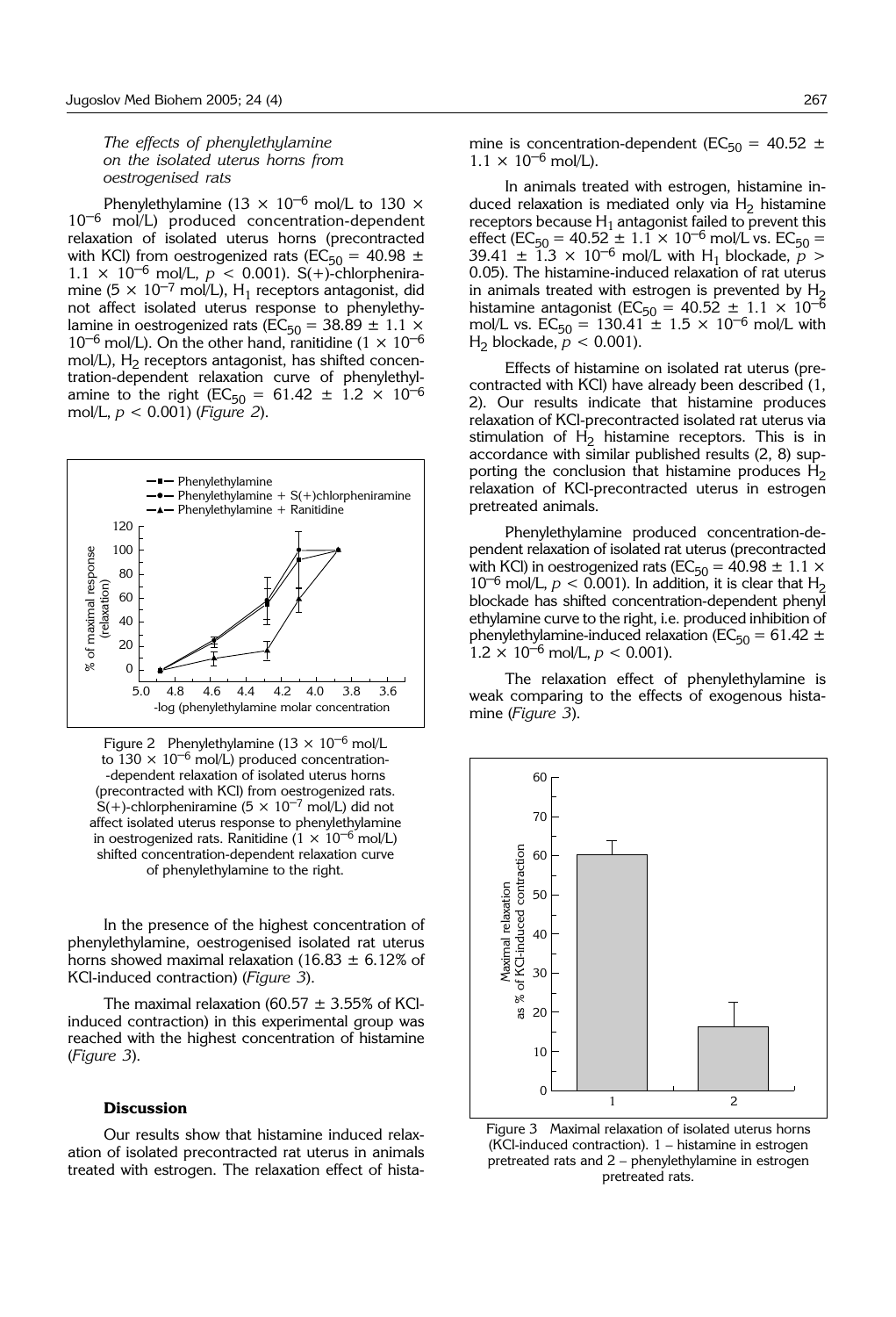Phenylethylamine-induced relaxation of oestrogenized rat's uterus could be the consequence of direct stimulation of  $H<sub>2</sub>$  histamine receptors. Phenylethylamine is described in literature as a potent inhibitor of HMT, i.e. it affects histamine metabolic turnover in various tissues by methylation of ring telenitrogen in histamine  $(4-6)$ . It is also known that some of histamine methylation products show higher selectivity in different classes of histamine receptors in various tissues, but at the same time, they have rather weak biological activity (7, 8). Our results suggest that blockade of methylation (degradation) of endogenous histamine molecule in rat uterus could lead to  $H_2$  mediated relaxation in rats treated with estrogen. It is also known that tissue histamine content and mast cell density are greater during diestrus and in mice treated with progesterone (3). Further investigations have to clarify whether the  $H_2$  relaxation of precontracted rat uterus is the consequence of direct phenylethylamine binding to these receptors, or it is a consequence of HMT inhibition, and consequent alteration of endogenous histamine catabolism. Since there is no evidence in literature for direct phenylethylamine binding to histamine receptors, though there is strong evidence for phenylethylamine inhibition of HMT in various tissues, it seems reasonable at the moment, to accept the second hypothesis. If it is true, then the modulation of rapid turnover pool of histamine in uterus leads to a variation of biological effects of this endogenous amine. In course of this idea, the alteration of histamine metabolism could lead to various mechanisms of its actions with different consequences. So, not only does the concentration of histamine itself affect the tissue, but also variation in histamine metabolic pathways could lead to different (sometimes opposite) final effects via stimulation of histamine receptors pool.

In the end, it is very important to emphasize that we performed our experimental protocol with continuous perfusion of preparation in organ bath. This allowed us to avoid accumulation of products of metabolic degradation, because the tissue was continuously washed out. Administration of drugs in the organ bath was performed by means of micro infusion pump  $(125 \mu L/min)$  – small volume that cannot affect environmental conditions in the organ bath (10 mL volume, and perfusion rate of 5 mL/min). Previous experiments were predominantly performed in classic organ bath without constant washing-out of tissue, where the accumulation of degradation product could 'mask' some effects.

# EFEKTI FENILETILAMINA NA ESTROGENOM TRETIRANI IZOLOVANI UTERUS PACOVA

*Mirko Rosi}, Gvozden Rosi}, Zorica Lazi}, Suzana Pantovi}, Rajko Lazarevi}*

*Medicinski fakultet, Univerzitet u Kragujevcu, Srbija i Crna Gora*

Kratak sadržaj: Dobro je poznato da histamin dovodi do relaksacije prekontrahovanog uterusa u životinja tretiranih estrogenom. Ovaj efekat histamina nastaje kao posledica stimulacije H2 histaminskih receptora. Naši rezultati potvrđuju ova saznanja (u prisustvu histamina efekat relaksacije je imao vrednost EC<sub>50</sub> = 40,52  $\pm$  1,1  $\times$  10<sup>-6</sup> mol/L). Takođe, feniletilamin izaziva relaksaciju prekontrahovanog uterusa kod pacova koji su bili tretirani estrogenom (EC<sub>50</sub> = 40,98 ± 1,1 × 10<sup>-6</sup> mol/L, *p* < 0,001). Ranitidin, selektivni antagonist H<sub>2</sub> histaminskog receptora, umanjuje ovaj efekat feniletilamina. Blokada  ${\sf H_2}$  histaminskih receptora ranitidinom je tako pomerila udesno koncentraciono-zavisnu krivu feniletilamina tj, dovela je do inhibicije feniletilaminom izazvane relaksacije (EC<sub>50</sub> = 61,42 ± 1,2 × 10<sup>-6</sup> mol/L, p<0,001). S tim u vezi, feniletilamin se opisuje kao potentni inhibitor histamin-metil-transferaze (HMT) tako da modulacija katabolizma histamina možda dovodi do relaksacije prekontrahovanog uterusa pacova, tretiranog estrogenom, preko histaminskih H<sub>2</sub> receptora.

Ključne reči: histamin, feniletilamin, uterus, estrogen

## **References**

- 1. Black JW, Duncan WAM, Durant CJ, Ganellin CR, Parsons ME. Definition and antagonism of histamine H2 receptors. Nature 1972; 236: 385–90.
- 2. Rubio E, Estan L, Morales-Olivas FJ, Martinez-Mir I. Influence of hormonal treatment on the response of the rat isolated uterus to histamine and histamine receptor agonists. Eur J Pharmacol 1992; 212: 31– 6.
- 3. Aydin Y, Tuncel N, Gurer F, Tuncel M, Kosar M, Oflaz G. Ovarian, uterine and brain mast cells in female rats: cyclic changes and contribution to tissue histamine. Comp Biochem Physiol A Mol Integr Physiol 1998; 120: 255 –62.
- 4. Ohrui T, Yamauchi K, Sekizawa K, Ohkawara Y, Maeyama K, Sasaki M, Takemura M, Wada H, Watanabe T,